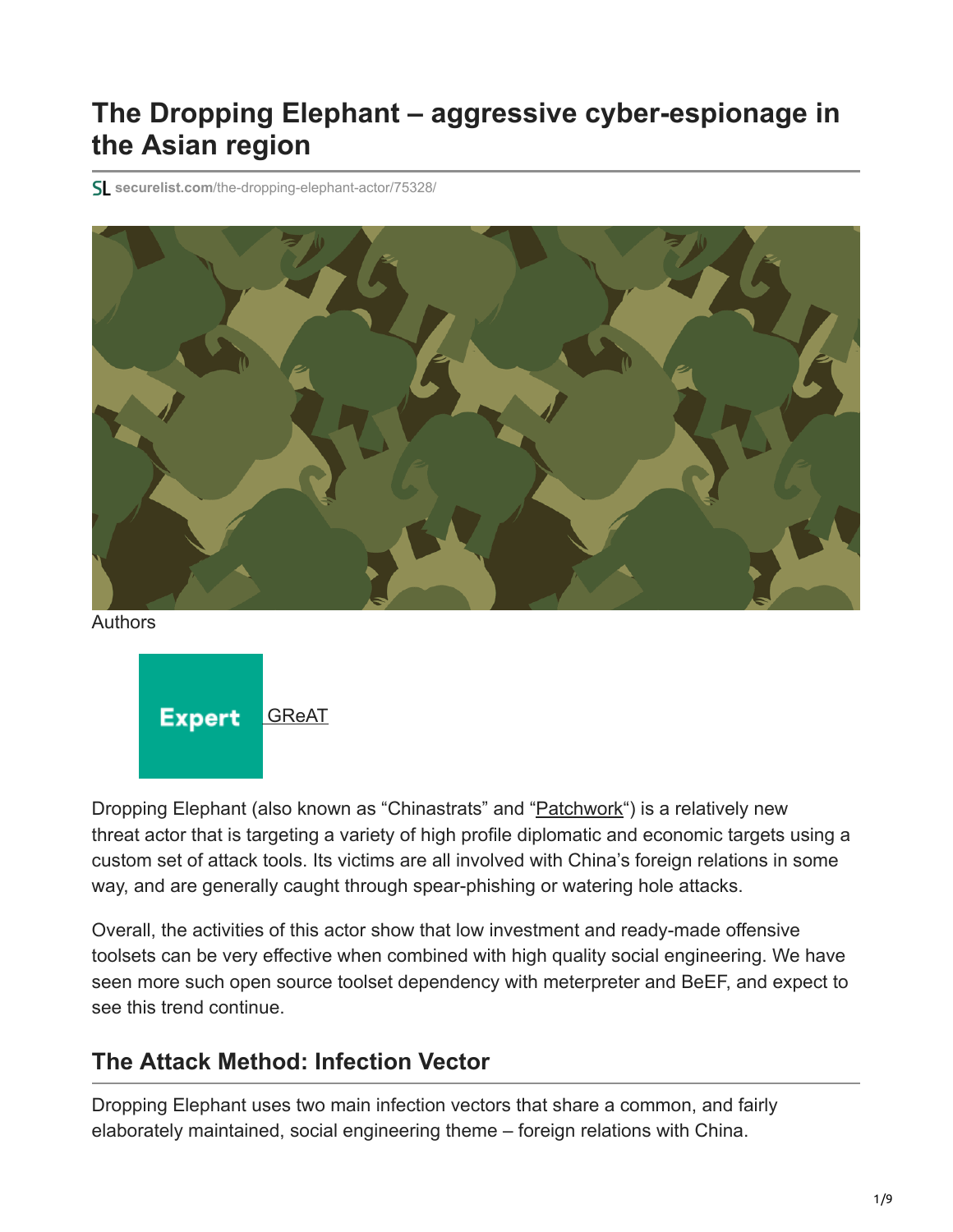The first approach involves spear-phishing targets using a document with remote content. As soon as the user opens the document, a "ping" request is sent to the attackers' server. At this point, the attackers know the user has opened the document and send another spearphishing email, this time containing an MS Word document with an embedded executable. The Word document usually exploits CVE-2012-0158. Sometimes the attackers send an MS PowerPoint document instead, which exploits CVE-2014-6352.

Once the payload is executed, an UPX packed AutoIT executable is dropped. Upon execution, this downloads additional components from the attackers' servers. Then the stealing of documents and data begins.

The second approach involves capturing victims through watering hole attacks. The actor created a website that downloads genuine news articles from other websites. If a website visitor wants to view the whole article they would need to download a PowerPoint document. This reveals the rest of the article, but also asks the visitor to download a malicious artifact.

The two main infection vectors are supported by other approaches. Sometimes, the attackers email out links to their watering hole websites. They also maintain Google+, Facebook and twitter accounts to develop relevant SEO and to reach out to wider targets. Occasionally, these links get retweeted, indiscriminately bringing more potential victims to their watering holes.

## **The Attack Tools**

#### **1. Malware Analysis**

The backdoor is usually UPX packed but still quite large in size. The reason for this is that most of the file comprises meaningless overlay data, since the file is an automatically generated AutoIT executable with an AutoIT3 script embedded inside. Once started, it downloads additional malware from the C2 and also uploads some basic system information, stealing, among other things, the user's Google Chrome credentials. The backdoor also pings the C2 server at regular intervals. A good security analyst can spot this while analyzing firewall log files and thereby find out that something suspicious might be going on in the network.

Generally speaking, backdoors download additional malware in the form of encrypted or packed executables/libraries. But, in the case of Dropping Elephant, the backdoor downloads encoded blobs that are then decoded to powershell command line "scripts". These scripts are run and, in turn download the additional malware.

One of the more interesting malware samples downloaded is the file-stealer module. When this file-stealer is executed, it makes another callback to the C2 server, downloading and executing yet another malware sample. It repeatedly attempts to iterate through directories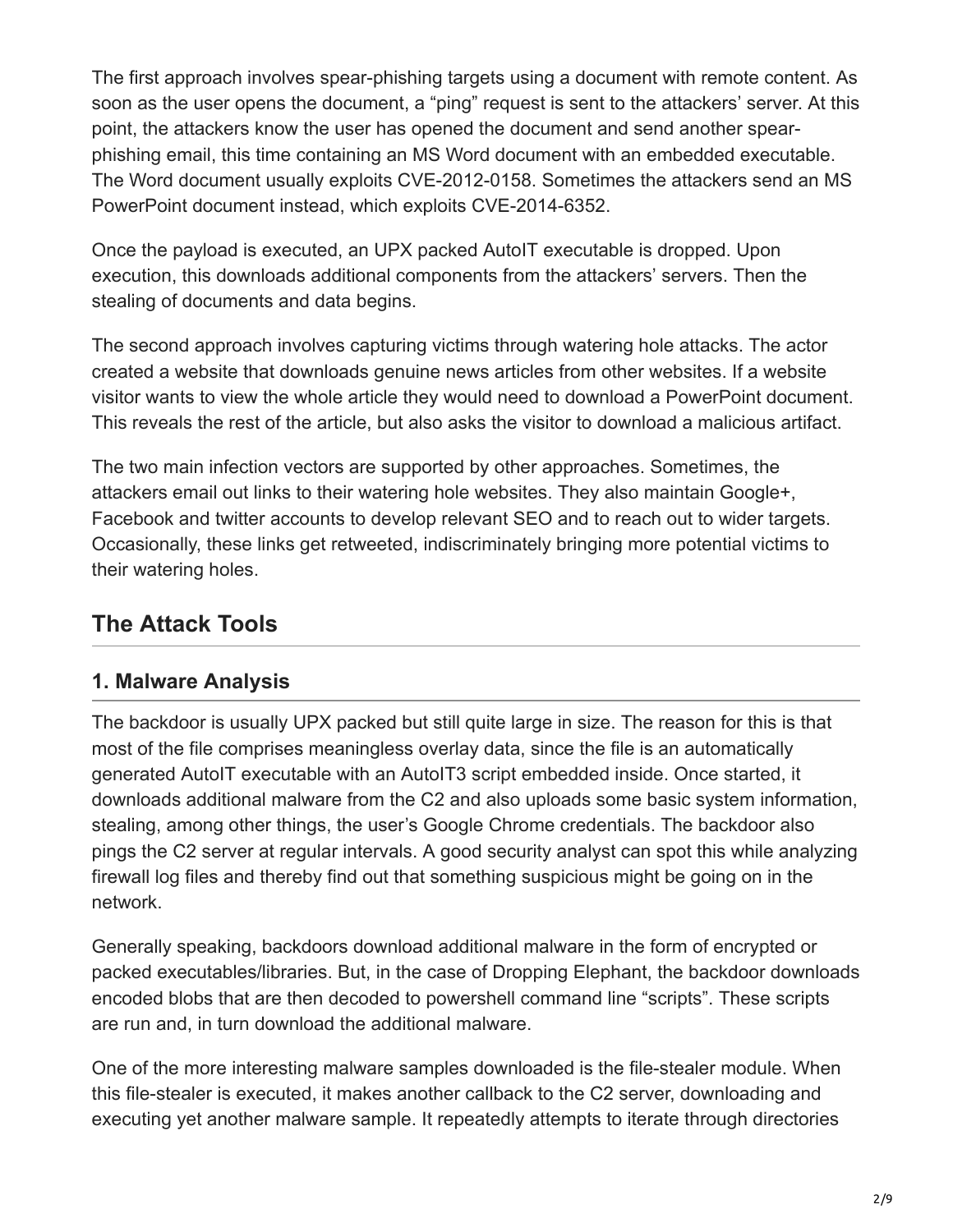and to collect files with the following extensions: doc, docx, ppt, pptx, pps, ppsx, xls, xlsx, and pdf. These files are then uploaded to the C2 server.

Also interesting are the resilient communications used by this group. Much like the known actors Miniduke or CommentCrew, it hides base64 encoded and encrypted control server locations in comments on legitimate web sites. However, unlike the previous actors, the encrypted data provides information about the next hop, or the true C2 for the backdoor, instead of initial commands.

### **2. C2 Analysis**

In many cases it was very difficult to get a good overview of the campaign and to find out how successful it is. By combining KSN data with partner-provided C2 server data, we were able to obtain a much fuller picture of the incident.

We examined connections and attack logins to this particular C2. As it turned out, the attackers often logged in via a VPN, but sometimes via IPs belonging to an ordinary ISP in India. We then looked at the time the attackers were active, of which you can find an image below.



## **Victim Profile and Geography**

We also wanted to get a better idea of the geolocation of most visitors. Analysis of the image provided access counts and times, along with the IP of the visiting system.

Noteworthy are the many IPs located in China. This focus on China-related foreign relations was apparent from the ongoing social engineering themes that were constant throughout the attacks. The concentration of visits from CN (People's Republic of China) could be for a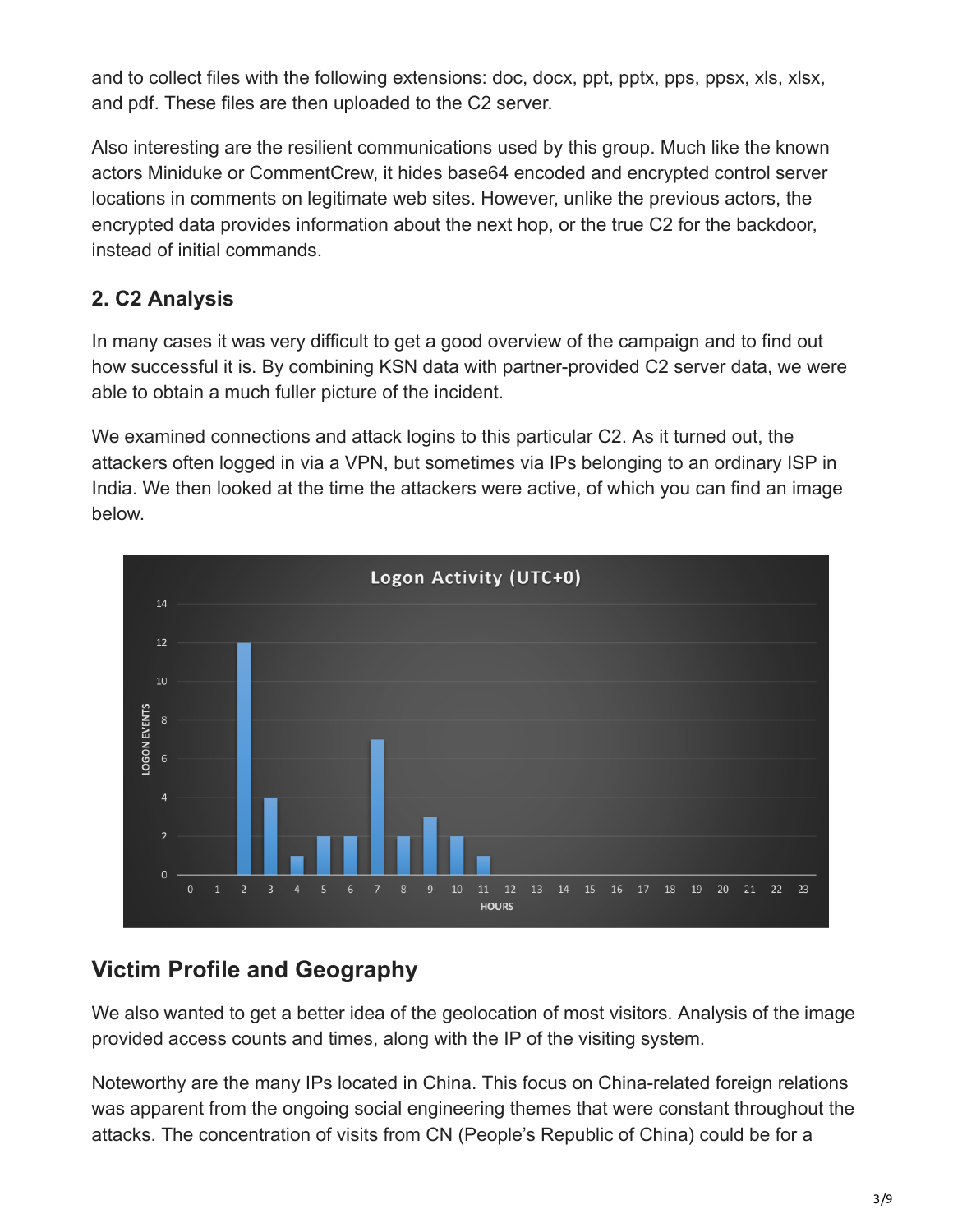variety of reasons – diplomatic staff are visiting these sites from their CN offices, CN academics and analysts are very interested in researching what they believe to be CNfocused think tanks, or some of the IPs are unknown and not self-identifying as bots or scrapers. Regardless, because we were able to determine that multiple targets are diplomatic and governmental entities, these foreign relations efforts are likely to represent the main interest of the attackers.

## **Conclusion**

Campaigns do not always need to be technically advanced to be successful. In this case, a small group reusing exploit code, some powershell-based malware and mostly social engineering has been able to steal sensitive documents and data from victims since at least November 2015.

Our analysis of the C2 server confirmed the high profile of most victims, mainly based in the Asian region and specially focused on Chinese interests. Actually, some hints suggest the group has been successful enough to have recently expanded its operations, perhaps after proving its effectiveness and the value of the data stolen.

This is quite worrying, especially given the fact that no 0 days or advanced techniques were used against such high profile targets. Simply applying software patches will prevent attacks based on old exploits, as well as training in the most basic social engineering attacks.

However, it should be noted that in this case Microsoft´s patch for exploit CVE-2014-1761 just warns the user not to allow the execution of the suspicious file.

Dropping Elephant artifacts are detected by Kaspersky Lab products as: Exploit.Win32.CVE-2012-0158.\* Exploit.MSWord.CVE-2014-1761.\* Trojan-Downloader.Win32.Genome.\* HEUR:Trojan.Win32.Generic

As usual Kaspersky Lab actively collaborates with CERTs and LEAs to notify victims and help to mitigate the threat. If you need more information about this actor, please contact *intelreports@kaspersky.com*

More information on how Kaspersky Lab technologies protect against such cyberespionage attacks is [available on Kaspersky Business blog.](https://business.kaspersky.com/dropping-elephant/5731)

### **Indicators of Compromise**

#### **Backdoors**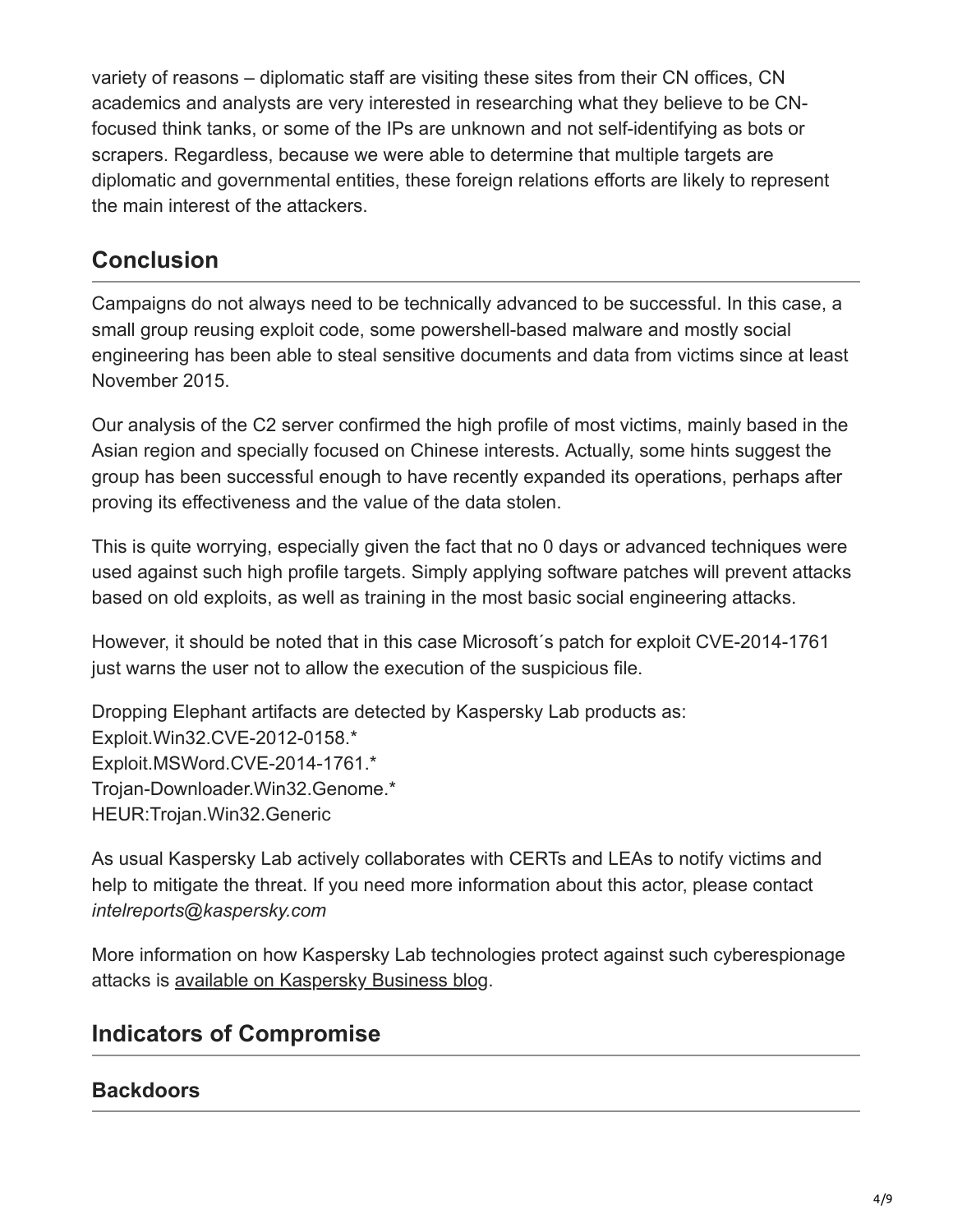eddb8990632b7967d6e98e4dc1bb8c2f 1ec225204857d2eee62c78ee7b69fd9d d3d3a5de76df7c6786ed9c2850bd8405 05c5cc0e66ad848ec540fcd3af5853b1 0839b3f0a4b28111efc94942436041cb 0cf4acddfaa77bc66c44a687778f8695 233a71ea802af564dd1ab38e62236633 39538c8845bd0b4a96c4b8bc1e5d7ea3 54c49a6768e5f8551d0918e63b200775 7a662144f9d6bada8aea09b579e15562 aa755fc3521954b10fd65c07b423fc56 d8102a24ca00ef3db7d942912765441e e231583412573ecabfd05c4c0642a8b9 eddb8990632b7967d6e98e4dc1bb8c2f fb52fbd9b3b465453276f42c46350c25

#### **Exploit documents**

d69348794e85ddea6a5f68b85f9bf47b 10\_gay\_celebs.doc 9f9824e9a4d7d3073aebbcc781869660 1111\_v1.doc d1c864ae8770ae43a0e59a31c0788dc2 13\_Five\_Year\_Plan\_2016-20-1.pps 9a0534772ac23ff64e3c85b18fbec596 2015nianshijiexiaoxuanshou.doc a46d44e227b49d2075730610cfec0b2e 7GeopoliticalConsequencetoAnticipateinAsiainEarly2016\_1.doc 79afb3f44172447015578b8064c1dda0 7GeopoliticalConsequencetoAnticipateinAsiainEarly2016\_2.doc 6abf60e9e2f6e3fa4c8020e1b2ef2867 ABiggerBolderChinain2016\_1.doc 89963d5aac8441b0febbe5d5a0ab7629 ABiggerBolderChinain2016\_2.doc d79e1d6302aabbdf083ba89a7c2f34fc aeropower.pps 90af176bfdf248d2899b49316458e4b6 australia\_fonops\_1.pps 24c722f3d0770ede82fa3d6b550098b3 australia\_fonops\_2.pps 08a116efce7d947257ce94fc8f3e276e aviation\_1.pps 0ae8f01b9ba0394f5e68536574076aa1 aviation\_2.pps 0d1bdb45bac3b09e28e4f0cb09c97194 beauty3.pps d807fb3cb1a0687e152d288171ab9b59 beauty6.pps f017c65c7b5d14df11c5e0e4f0406562 CHINA\_FEAR\_US\_3.pps 3cd8e3e80a106b0590a7b5eedddf4715 CHINA\_FEAR\_US\_6.pps a1940b31af27139a13dff852cb012a22 ChinainSyria.doc e7ba5c209635607b2b0e38a00a822953 chinamilstrat1.doc d273f090b96eca7c93387a03d9527d9b chinamilstrat2.doc 17d5acf49a4d65a4aacc362576dbaa12 chinamilstrength.pps 3c68ca564595e108920a0f105728fded China\_Response\_NKorea\_Nuclear\_Test1.pps 8c21aee21b6bfa12ecf6070a4532655a China\_Response\_NKorea\_Nuclear\_Test2.pps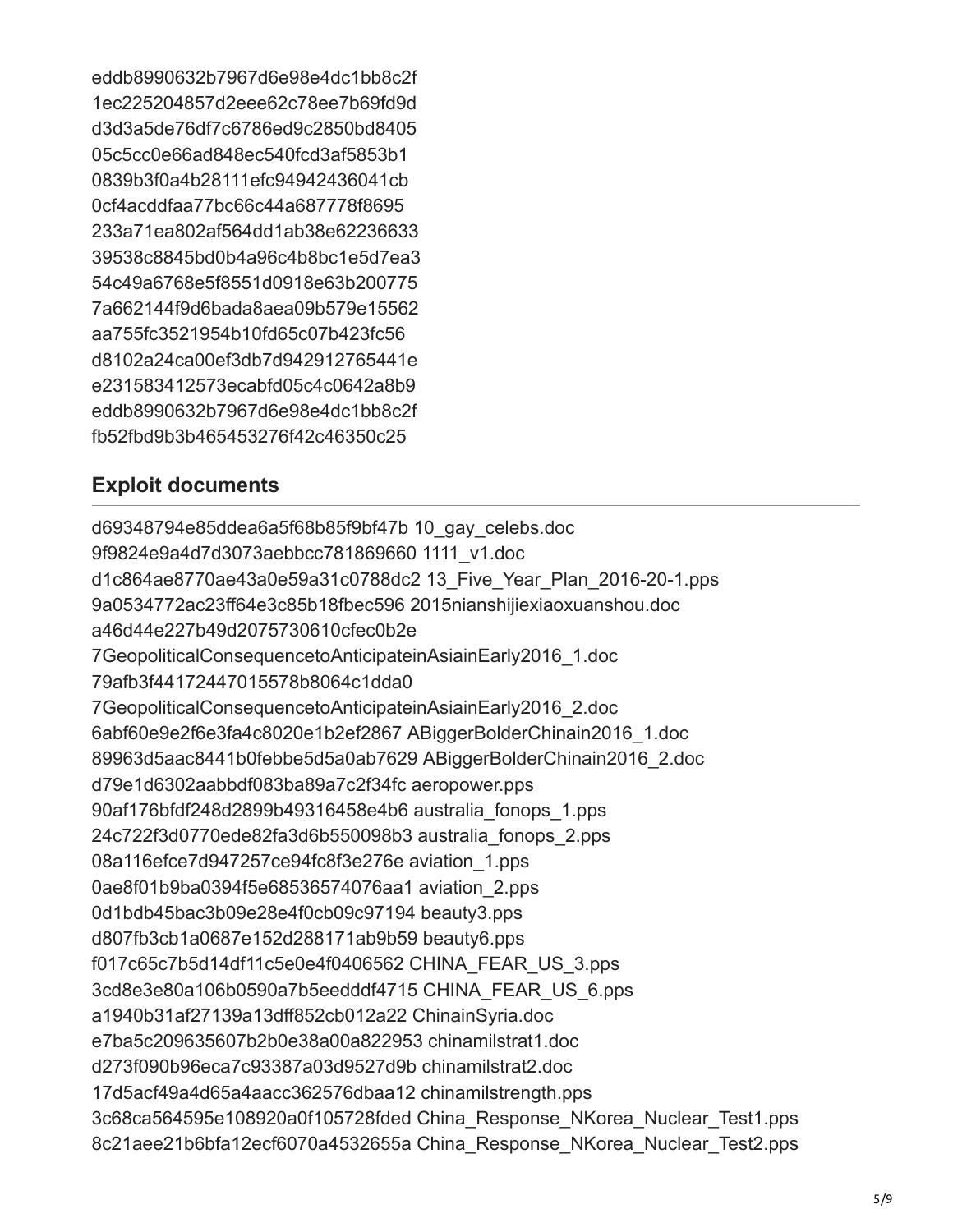533ce967d09189d27f38fe6ed4711099 chinascyberarmy2015\_1.pps 9c9e5d09699821c53d68e957044ec6e8 chinascyberarmy2015\_2.pps c4f5d6ed36c3d51cb1b31f20922ce880 ChinasMilitaryIntelligenceSystemisChanging\_1.doc 1fb7eece41b964517d5224b57073c5d4 ChinasMilitaryIntelligenceSystemisChanging\_2.doc 1e620679c90563d46aa349e991d2e0f2 CHINA'S\_PUZZLING\_DEFENSE\_AGREEMENT\_WITH\_AUSTRALIA\_1.doc a0177d2fd49d835244028e98449c77a5 CHINA'S\_PUZZLING\_DEFENSE\_AGREEMENT\_WITH\_AUSTRALIA\_1.pps 1e620679c90563d46aa349e991d2e0f2 CHINA'S\_PUZZLING\_DEFENSE\_AGREEMENT\_WITH\_AUSTRALIA\_2.doc 70c5267c56ded521c6f674a6a6649f05 CHINA'S\_PUZZLING\_DEFENSE\_AGREEMENT\_WITH\_AUSTRALIA\_2.pps a1940b31af27139a13dff852cb012a22 ChinatoReceive\_S-400\_Missiles.doc 77ff734bc92e853b92595ddf999ee1ec China\_two\_child\_policy\_will\_underwhelm1.doc 8c875542def907312fd92d10746c230c China\_two\_child\_policy\_will\_underwhelm1.pps e98b1ed80ba3a3b6b0809f04536e9753 ChinaUS\_1.pps 36581da1d10ba6382a63e7046c21dd8d ChinaUS\_2.pps 9a7e499d7abfcbe7fb2a78cf1d7a2f10 chinesemilstrat\_1.pps 40ace1c9394c95d7e9e1e80f24bd1a73 chinesemilstrat\_2.pps 71d59036f84aba8e60aa8785e3883372 cppcc\_1.pps 04aff7c333055188219e290e58313d78 cppcc\_2.pps dffe28c9c4dc9e2e865e3237f4bc38c4 Dev\_Kumar\_Sunuwar.doc ae27773e49fea122e3f8ce7a27e6c555 election.pps 86edf4fab125d8ccba85138f43b24def enggmarvels\_1.pps a8022594e81c74b22abca772eb89657c enggmarvels\_2.pps bc08d1bddf72369adceffbfc36f848df fengnew33.pps 2c70e1f152e2cb42bb29aadb66ece2ec fengnew36.pps 3a2be243b0c78e8689b34e2415d5e479 fengnew63.pps 2158cb891a8ecbaaa70a641a6529b787 fengnew66.pps a1940b31af27139a13dff852cb012a22 final.doc a1940b31af27139a13dff852cb012a22 FinancialCrisisChina.doc 884f76542f3972f473376c943daeaf8f futuredrones\_1.pps 098c74c23ed73ac7bf7581fec2eb088d futuredrones\_2.pps 915e5eefd145c59677a2a9eded97d114 gaokaonewreforms\_1.doc 57377233f2a946d150115ad23bbaf5e6 gaokaonewschedule\_1.pps 1c5b468489cf927c1d969484ddbdd8ea gaokaonewschedule\_2.pps fa2f8ec0ab22f0461e860394c6b06a68 harbin\_1.pps 9a0534772ac23ff64e3c85b18fbec596 Heart\_Valve\_Replacement.doc 4ea4142bab2b90e5779df19616f7d8ca Implication\_China\_mil\_reforms\_1.doc 8a350d3f6fb359377d8939e1a2e033f3 Implication\_China\_mil\_reforms\_1.pps f5e121671384fbd43534b8515c9e6940 ISIS\_Bet\_Part1.doc 3a83e09f1b751dc08f4b719ed51c3fbc ISIS\_Bet\_Part2.doc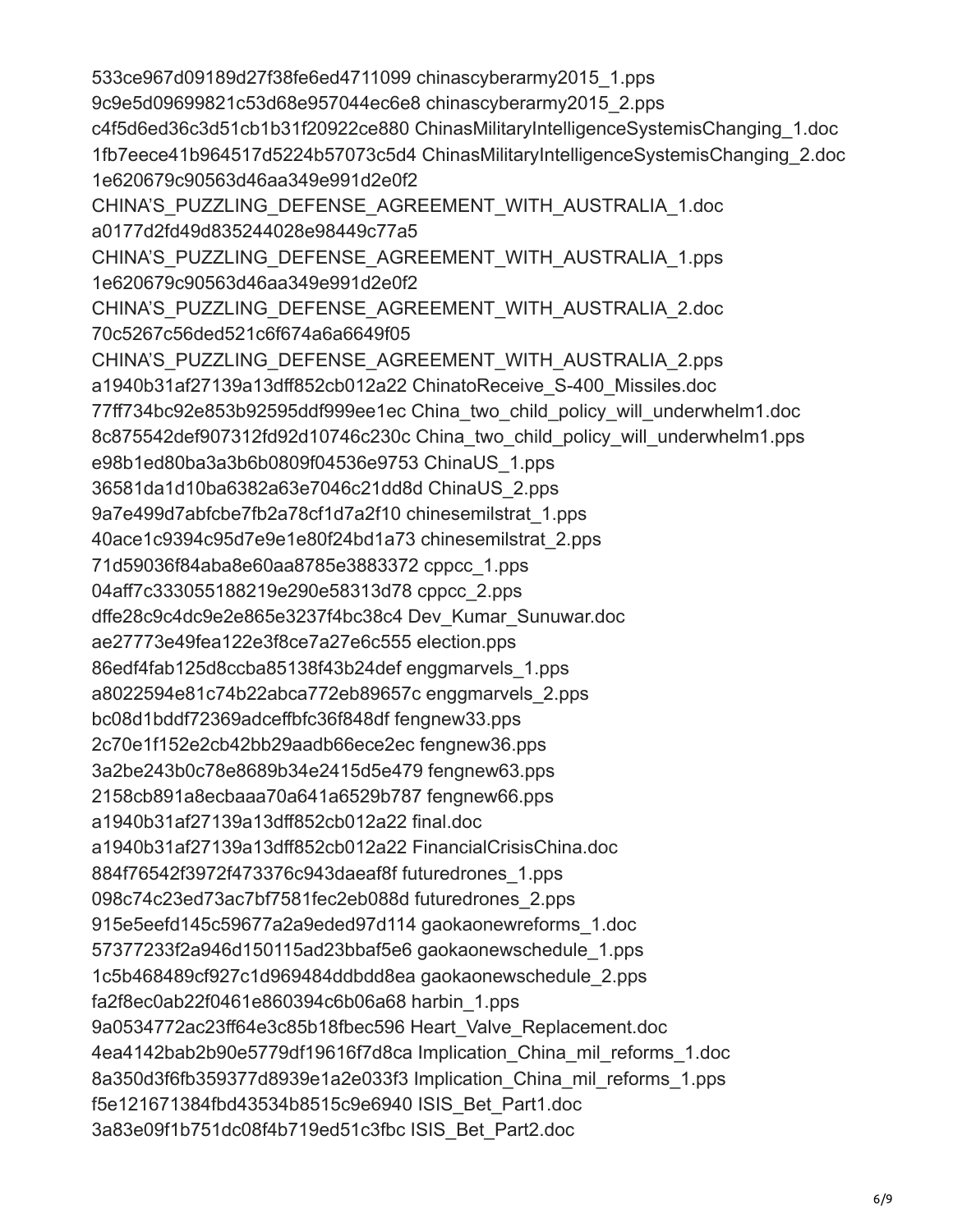8a1a10dcc6e2ac6b40a86d6ed20cf1bd japan\_pivot\_1.pps 72c05100da6b6bcbf3f96fee5cf67c3f japan\_pivot\_2.pps ebe8efbad7f01b76465afaf474589c2f jtopcentrecomn.pps 165ae88945852a37fca8ec5224e35188 korea1.pps 38e71afcdd6236ac3ad24bda393a81c6 militarizationofsouthchinasea\_1.pps 61f812a1924e6d5b4307313e20cd09d1 militarizationofsouthchinasea\_2.pps 4595dbaeec06e3f9b466d618b4da767e MilitaryReforms1.pps 1de10c5bc704d3eaf4f0cfa5ddd63f2d MilitaryReforms2.pps ce1426ffe9ad4439795d269ddcf57c87 MilReform\_1.doc 1e620679c90563d46aa349e991d2e0f2 MilReform\_2.doc 8d2f4e691f2e318f7162a3a5d397b29c MilReforms\_1.pps 631d44688303be28a1b825aa1c9f3202 MilReforms\_2.pps fe78c037844ad08a9a79c85f46e68a67 my\_lovely\_pics\_3.pps d5a976cc714651711c8f067dd5e00709 my\_lovely\_pics\_6.pps 657e9333a052f593b7c51c58917a1b1f my\_photos\_3.pps e08bbed0aa4b21ae921d4dc5350789c7 my\_photos\_6.pps 141a8b306af8087df4feee15f571eb59 nail\_art\_3.pps 122d7dff33174e532063a16ae526208d nail\_art\_6.pps d049a6f9e527a72a4b917eec1acbd6f9 netflix1.doc 09a478efd8c5aeef3a5395e3988f5059 netflix1.pps d791f8d9495d5d5df0cedb8b27fb3b49 netflix2.doc e7b4511cba3bba6983c43c9f9014a49d netflix2.pps d01be8c3c027f9d6f0d93542dfe7ca97 nianshijiexiaoxuanshou2015.doc 040712ba00b32cc19e1938e14e732f59 North\_Korea\_Nuclear\_Test\_1.doc 3b0ca7dafb94333234e4f1330a1699da North\_Korea\_Nuclear\_Test\_2.doc 1e620679c90563d46aa349e991d2e0f2 Obama\_Gift\_China\_1.doc 6f327b93279f3ce39f4fbe7a610c3cd2 Obama\_Gift\_China\_1.pps 1e620679c90563d46aa349e991d2e0f2 Obama\_Gift\_China\_2.doc 58179b5cf455e2bcac396c697cd43050 Obama\_Gift\_China\_2.pps fa94f2843639f7afec3c06799a8d222e PAK\_CHINA\_NAVAL\_EXERCISEn.doc 4d2bde1b3985d1e1088801d92d1d6ca9 pension\_1.pps 9a0534772ac23ff64e3c85b18fbec596 Reconciliation\_China's\_PLAN.doc 2c9b4d460e846d5814c2691ae4591c4f Stewardess1.doc dab037a9e02978bcd275ddaa15dab01d stewardess1.pps 007c9c29786d0af81caf437fe626c6fe Stewardess2.doc 8aae16b5e64445703d939bc7923ae7b7 stewardess2.pps 036a45983df8f81bf1875097fc026b04 syria\_china.pps a8b9a32723452d27257924a737ec1bed TaiwanDiplomaticAccess\_1.pps f16ee3123d5eb21c053ac95e7cd4f203 TaiwanDiplomaticAccess\_2.pps 71ce64fee9cd323828a44e9228d2736b tibetculture\_1.pps b5e5e428b31a8affe48fdf6b8a253dc6 tibetculture\_2.pps d64efa0b8c091b8dbed3635c2b711431 underestimatingUS\_1.pps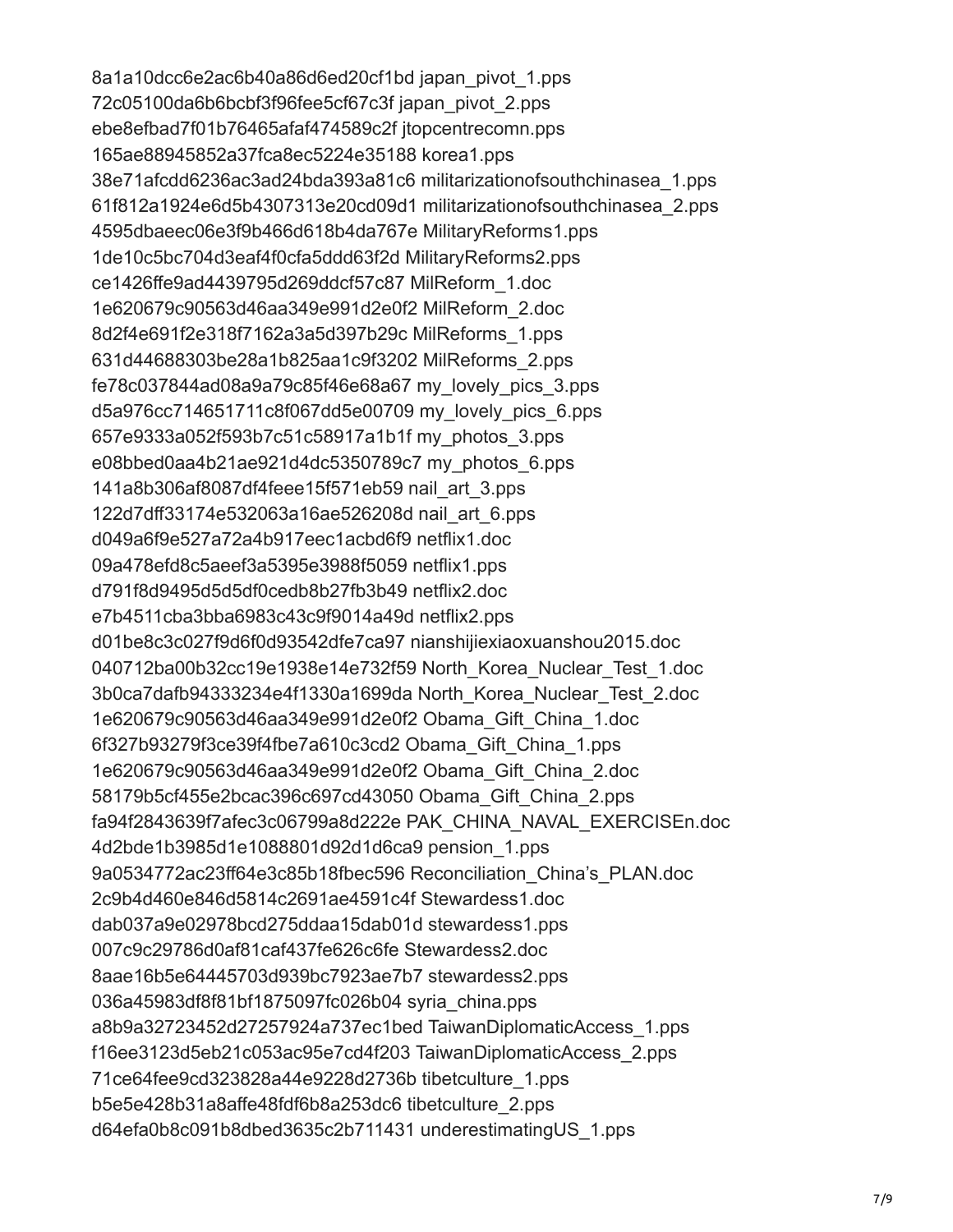543fe62829b7b9435a247487cd2a9672 underestimatingUS\_2.pps 807796263fd236a041f3633ac578140e UruguayJan-Jun\_1o.pps 98e7dc26531469e6b968cb422371601a uruguayjan-jun\_1.pps 7eb1b6fefe7c5f86dcc914056928a17b UruguayJan-Jun\_2o.pps 7660c6189c928919b0776713d2755db2 uruguayjan-jun\_2.pps 7c4c866cf78be30229b75a3301345f44 UruguayJul-Dec\_1o.pps a4fcf3a441865ae17f2c80ff7c28543d uruguayjul-dec\_1.pps dba585f7d5fc51566c663bd738de2c33 UruguayJul-Dec\_2o.pps f7905a7bd6483a12ab36071363b012c3 uruguayjul-dec\_2.pps 409e3368af2add71265d2811aa9d6817 US\_China.doc 5a89f11f4bb3b5637c731e206f807ff7 us\_srilanka\_relations\_1.pps 7f50d3f4eabffe7225a2d5f0c91009c8 us\_srilanka\_relations\_2.pps 3d01d2a42450064c55574d853c086f9a WILL\_ISIS\_INFECT\_BANGLADESH.doc 1538a412fd4035954237c0b4c135fcba WILL\_ISIS\_INFECT\_BANGLADESH.pps eb0b18ecaa6f40e48970b08f3a3e6803 zodiac\_1.pps da29f5eeb39332a850f04be2906315c1 zodiac\_2.pps

#### **Domains and IPs**

http://www.epg-cn[.]com http://chinastrat[.]com http://www.chinastrats[.]com http://www.newsnstat[.]com http://cnmilit[.]com http://163-cn[.]org alfred.ignorelist[.]com http://5.254.98[.]68 http://43.249.37[.]173 http://85.25.79[.]230 http://10.30.4[.]112 http://5.254.98[.]68 http://microsofl.mooo[.]com ussainbolt.mooo[.]com ussainbolt1.mooo[.]com updatesys.zapto[.]org updatesoft.zapto[.]org

#### **C2 redirectors (with obfuscated comments)**

http://feeds.rapidfeeds[.]com/61594/ http://wgeastchina.steelhome[.]cn/xml.xml http://hostmyrss[.]com/feed/players